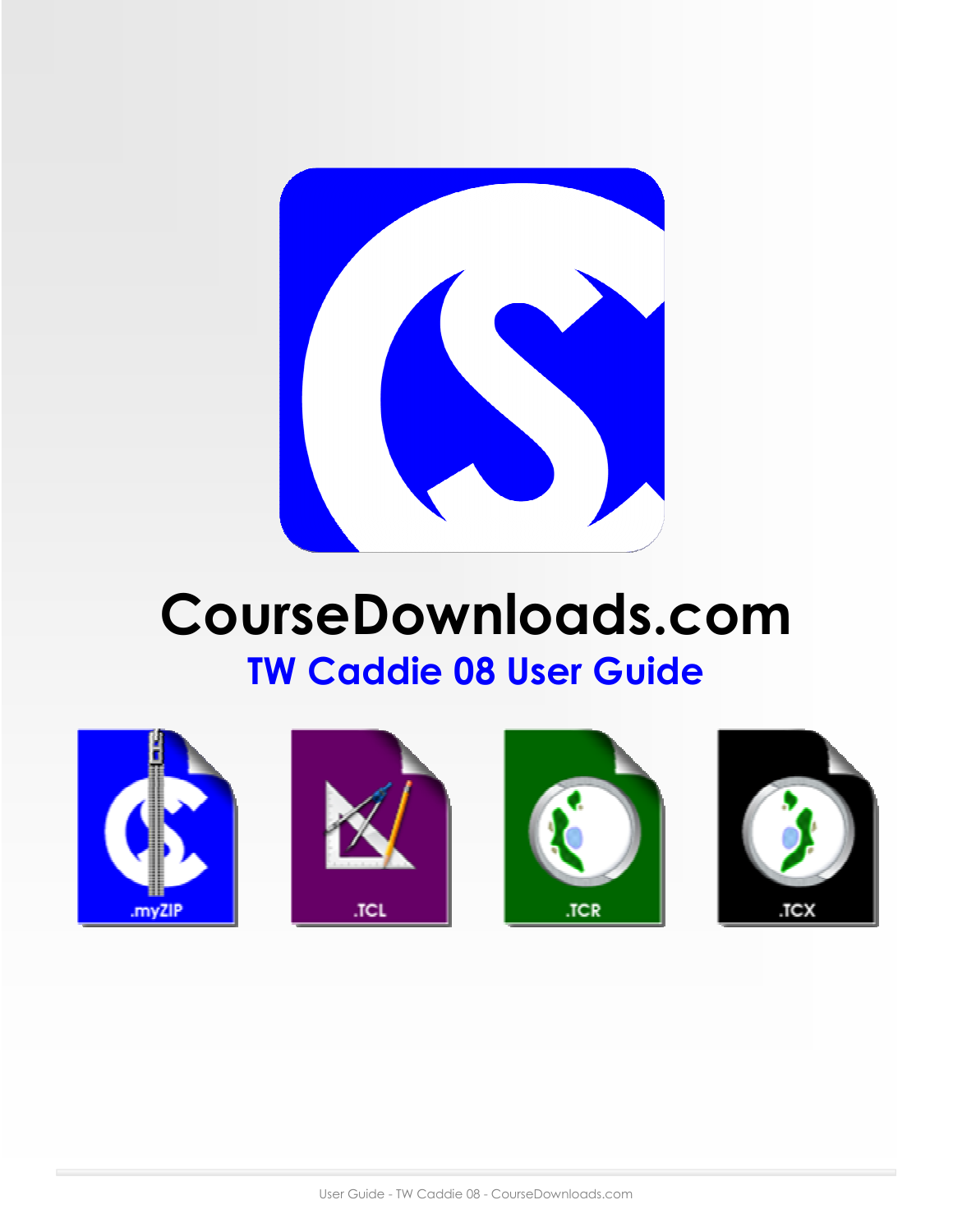# **Table of Contents**



| 3         |  |
|-----------|--|
|           |  |
|           |  |
| Δ         |  |
|           |  |
|           |  |
|           |  |
| 6         |  |
|           |  |
|           |  |
|           |  |
| 8         |  |
| File Path |  |
| 9         |  |
| 10        |  |
| 10<br>11  |  |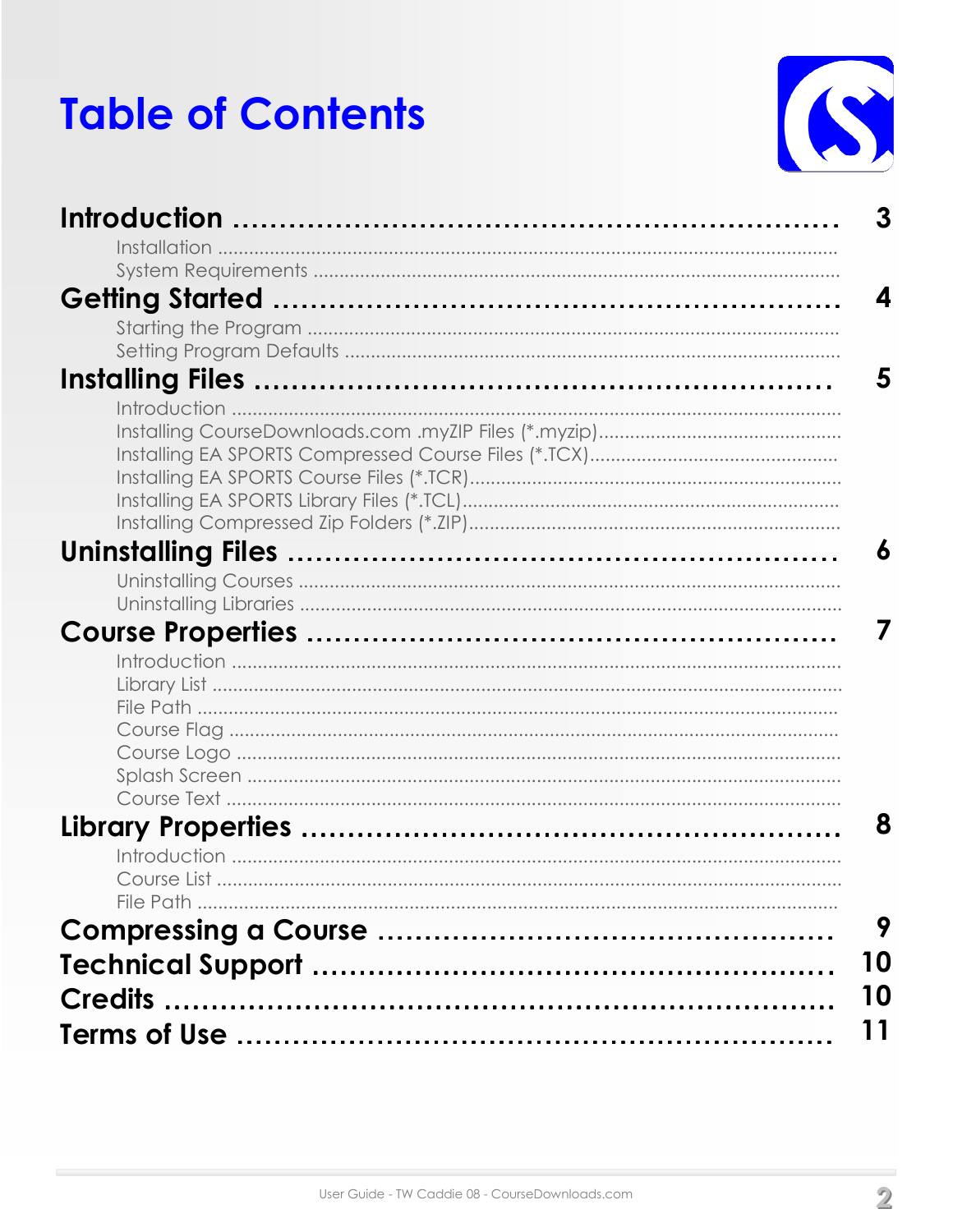#### User Guide - TW Caddie 08 - CourseDownloads.com

Cancel

 $\leq$   $\underline{B}$ ack

 $N$ ext >

| <b>Image 1A - Setup Process</b><br>ist TW Caddie 08                                                                                                                                                                                                                                                   |
|-------------------------------------------------------------------------------------------------------------------------------------------------------------------------------------------------------------------------------------------------------------------------------------------------------|
| Welcome to the TW Caddie 08 Setup Wizard                                                                                                                                                                                                                                                              |
| The installer will guide you through the steps required to install TW Caddie 08 on your computer.                                                                                                                                                                                                     |
| WARNING: This computer program is protected by copyright law and international treaties.<br>Unauthorized duplication or distribution of this program, or any portion of it, may result in severe civil<br>or criminal penalties, and will be prosecuted to the maximum extent possible under the law. |

## System Requirements

In order to use TW Caddie 08 you must be logged in as a Administrator have Microsoft .NET Framework 2.0 or higher, Microsoft Windows Installer 3.1 or Higher, be running Windows XP or Windows Vista, have at least 128 MB of RAM, 1GB of Available Hard Drive Space and Have Tiger Woods PGA Tour 08 Installed correctly. Some features may require a Internet Connection but is not required to use the program.

### Installation

To install the program double click on the file called Setup.exe. This will open the installation wizard which will guide you through the setup process.

## **Introduction**

Thank you for using TW Caddie 08 built by CourseDownloads.com. This program will allow you to Install, Manage, Edit and Uninstall Custom Courses and Libraries for The Tiger Woods PGA Tour 08 PC/DVD Video Game by EA Sports.

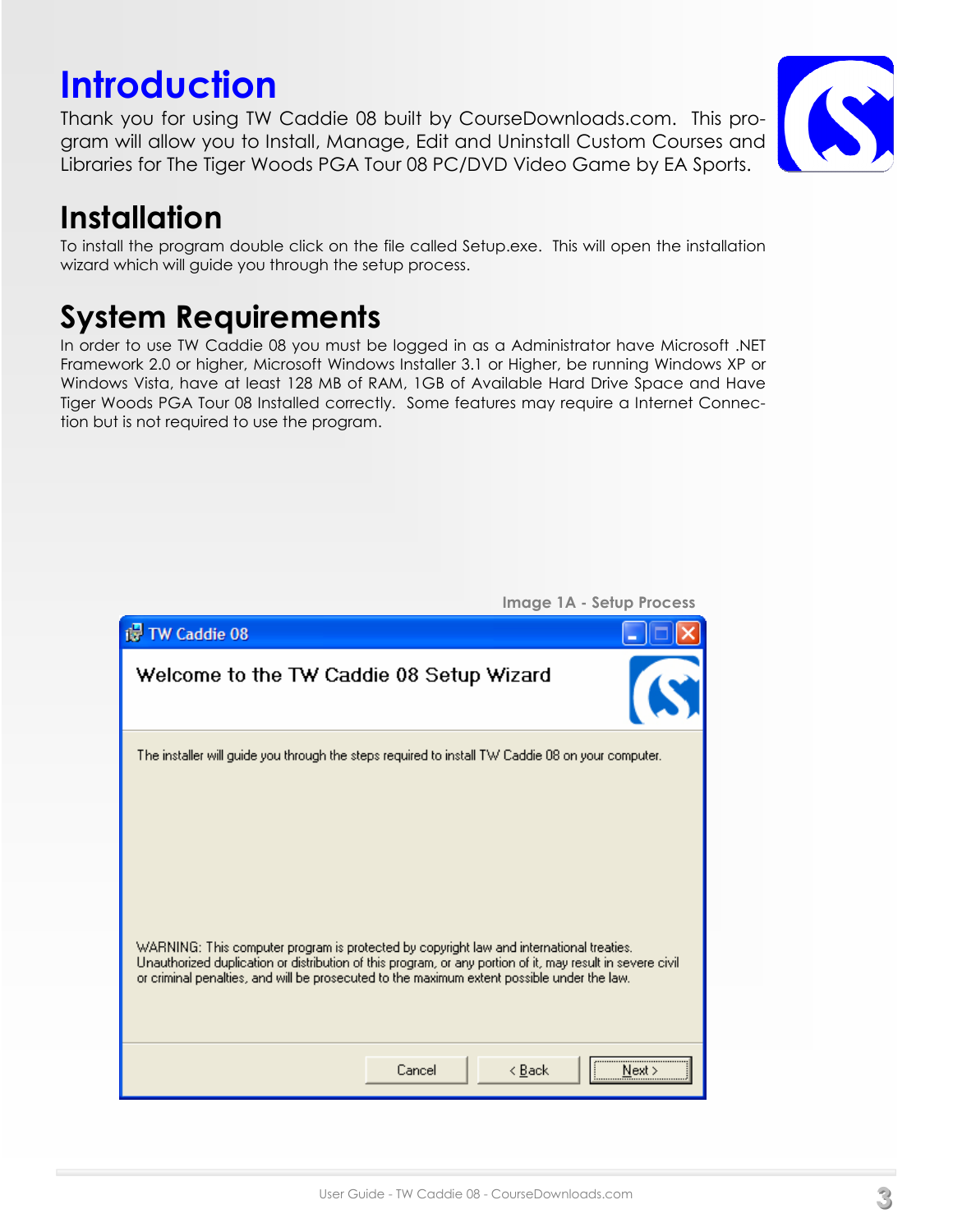## Getting Started

## Starting the Program



There are several different ways to start the program. During the install process icons were placed on your desktop and your program menus. Double Clicking on either of these two methods is the easiest way to start the program. For advanced users the default path for installation is:

C:\Program Files\CourseDownloads.com\TW Caddie 08\TW Caddie 08.exe Note: C: is the drive you installed the program to during the setup process

Double Clicking on this file will open the program.

### Setting Program Defaults

For advanced users you have the option of changing some of the defaults for the program. This should be your first stop after launching to program in order to guarantee that all files installed match your preferences. To edit program settings go to Options >> Properties. Now that the properties window is open you can edit the settings the program uses to install files for Tiger Woods PGA Tour 08.

### Warn if overwriting files in target directory:

Checked - You will receive a warning when a install file is going to overwrite another file.

### Save configuration settings on program exit:

Checked - All your settings will be saved for the next time you run the program.

### Always ask for a target installation directory:

Checked - This will prompt you for the folder you want to install a file to.

### Hide uninstall option for stock courses and libraries:

Checked - The uninstall feature is disabled for stock courses and libraries.

### Default Installation Directory:

Courses - Select the default folder you want course files installed to. Libraries - Select the default folder you want library files installed to.

### Install Libraries in dedicated sub-folder:

Checked - <Library Directory>\<Library Name>\<Library File> Example: C:\Program Files\EA SPORTS\Tiger Woods PGA TOUR 08\Libraries\Old Mill\Old Mill.tcl

### Default Course Download Directory:

Folder - Location to the folder you download courses to. Checked - Will change this path to the directory you last installed a file from.

### Missing File Options - Advanced Users:

Will use the files here instead of the default supplied files if the file you are installing is missing any of these files. If the course has any of these files the program will use those files. This feature is only for courses that are missing these files.

Note: Since all courses require certain files in order to run correctly TW Caddie 08 will automatically install Default Files if none are listed under settings. These files are stored in the program to prevent accidental deletion and con not be edited, if you want different default files please indicate those in the Properties Window.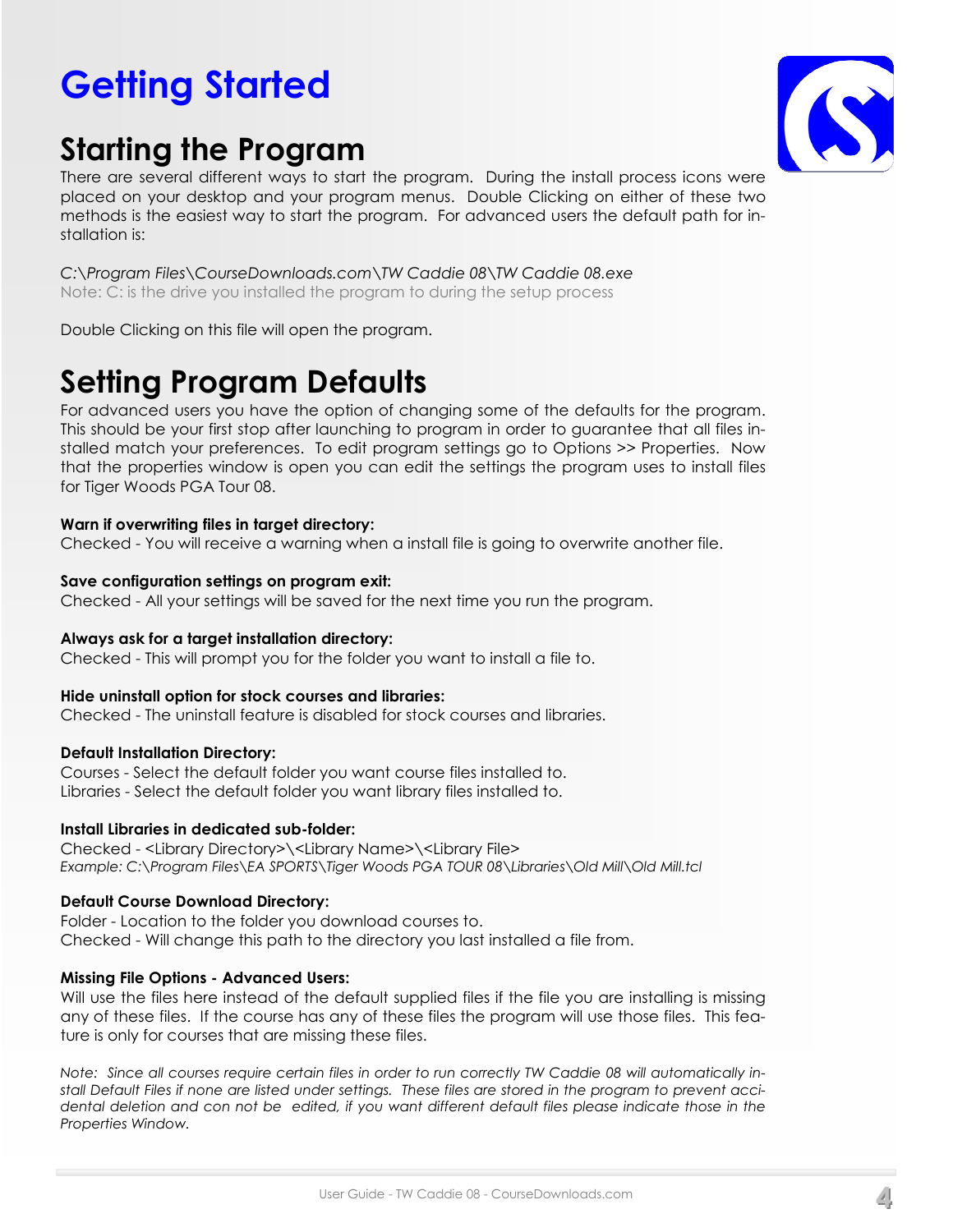## Installing Files

### Introduction



Installing files is the process of taking a course or library and installing it into the Tiger Woods PGA Tour 08 PC/DVD game. Without installing the course you will not be able to play the course in the game. There are two ways to install a file either using the automated process which only requires you to double click on the file or the manual process. The following steps will cover the manual process as the automated process only requires you double click on the file to install it. If you don't see the following icons for these file types, you installed the Course Architect after installing TW Caddie 08. To restore the icons you can either manually associate the file type or Uninstall and reinstall the program.



### Installing .myZip Files

Open the program and click either on the button labeled Install next to courses or go to File >> Open Installation Archive in the menu. A File Browser window will appear. Navigate to the .myZip file and select the file by double clicking on it or selecting it and clicking open and following the install process.



### Installing Compressed .TCX Files

Open the program and click on the button labeled Install next to courses or go to File >> Open Installation Archive in the menu. A File Browser window will appear. Navigate to the .tcx file and select the file by double clicking on it or selecting it and clicking open and following the install process.



### Installing Libraries .TCL Files

Open the program and click either on the button labeled Install next to libraries or go to File >> Open Installation Archive in the menu. A File Browser window will appear. Navigate to the .tcl file and select the file by double clicking on it or selecting it and clicking open and following the install process.



### Installing Course .TCR Files

Open the program and click on the button labeled Install next to courses or go to File >> Open Installation Archive in the menu. A File Browser window will appear. Navigate to the .tcr file and select the file by double clicking on it or selecting it and clicking open and following the install process. Once complete you will need to go to Course Properties and locate the Flag, Logo and Splash Screen for this course to have them visible in the game.



Image 5A - Installation Dialog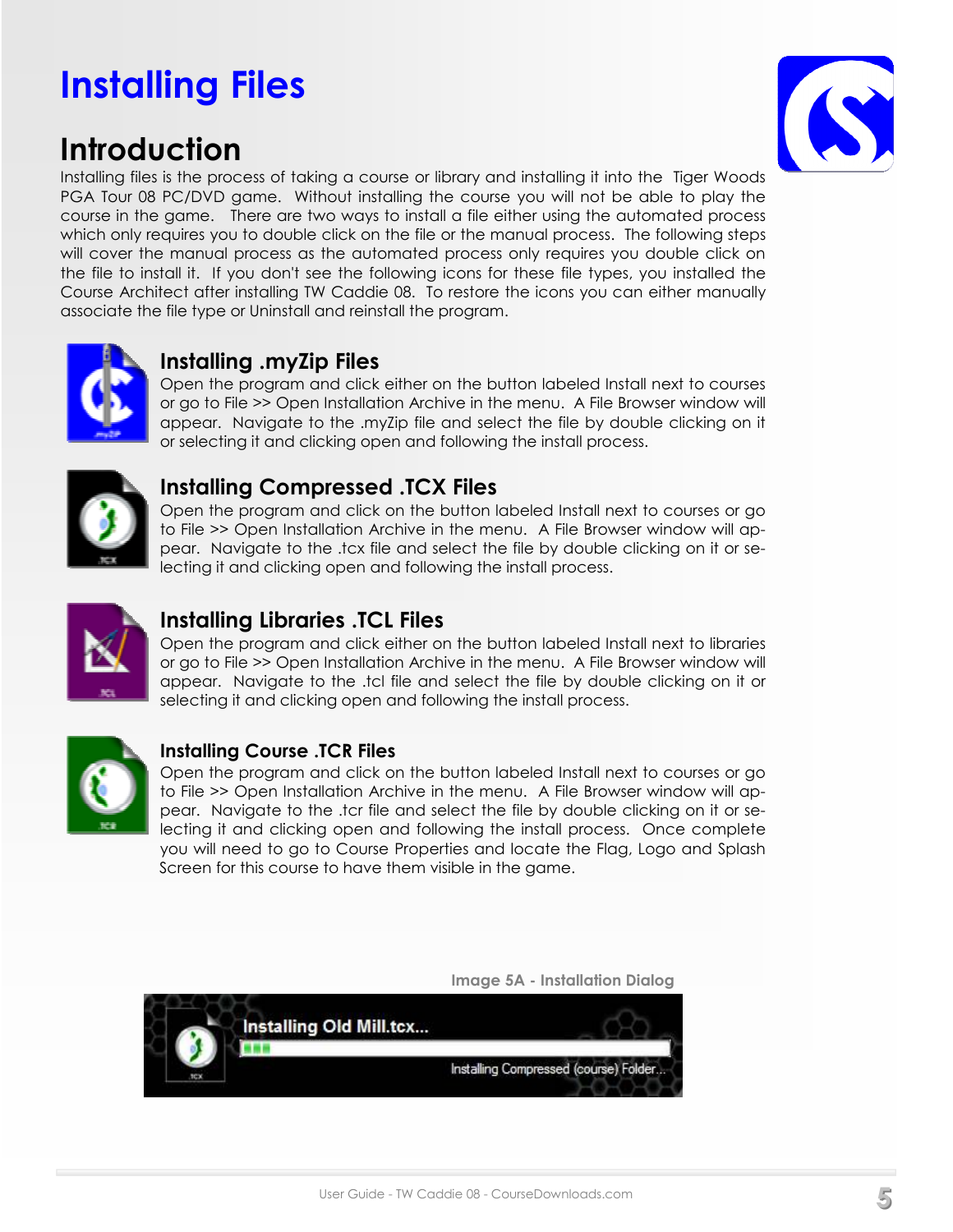## Uninstalling Files

### Uninstalling Courses



To uninstall a course find the course in the course list and then click on the button labeled Uninstall Next to the course list. After clicking the button a confirmation window will appear asking you if you really want to Uninstall the course. Selecting Yes will bring up another confirmation asking if you want to remove the files associated with this course. Selecting Yes will delete the courses .tcr file, flag, splash screen, logo and text file. Selecting No will keep those files on your hard drive in the same location. If you try re-installing this course without removing the files you may be prompted do you want over-write these files or the folder already exists. Do you want to create a new folder or risk over-writing files in this directory.

### Uninstalling Libraries

To uninstall a library find the library in the library list and then click on the button labeled Uninstall Next to the library list. After clicking the button a confirmation window will appear asking you if you really want to Uninstall the library. Selecting Yes will bring up another confirmation asking if you want to remove the files associated with this library. Selecting Yes will delete the libraries .tcl file. Selecting No will keep the file on your hard drive in the same location. If you try re-installing this course without removing the files you may be prompted do you want over-write these files or the folder already exists. Do you want to create a new folder or risk over-writing files in this directory.

|  |  | Image 6A - Uninstall Dialog 1 |  |
|--|--|-------------------------------|--|
|--|--|-------------------------------|--|



Image 6B - Uninstall Dialog 2



Image 6C - Uninstall Dialog 3

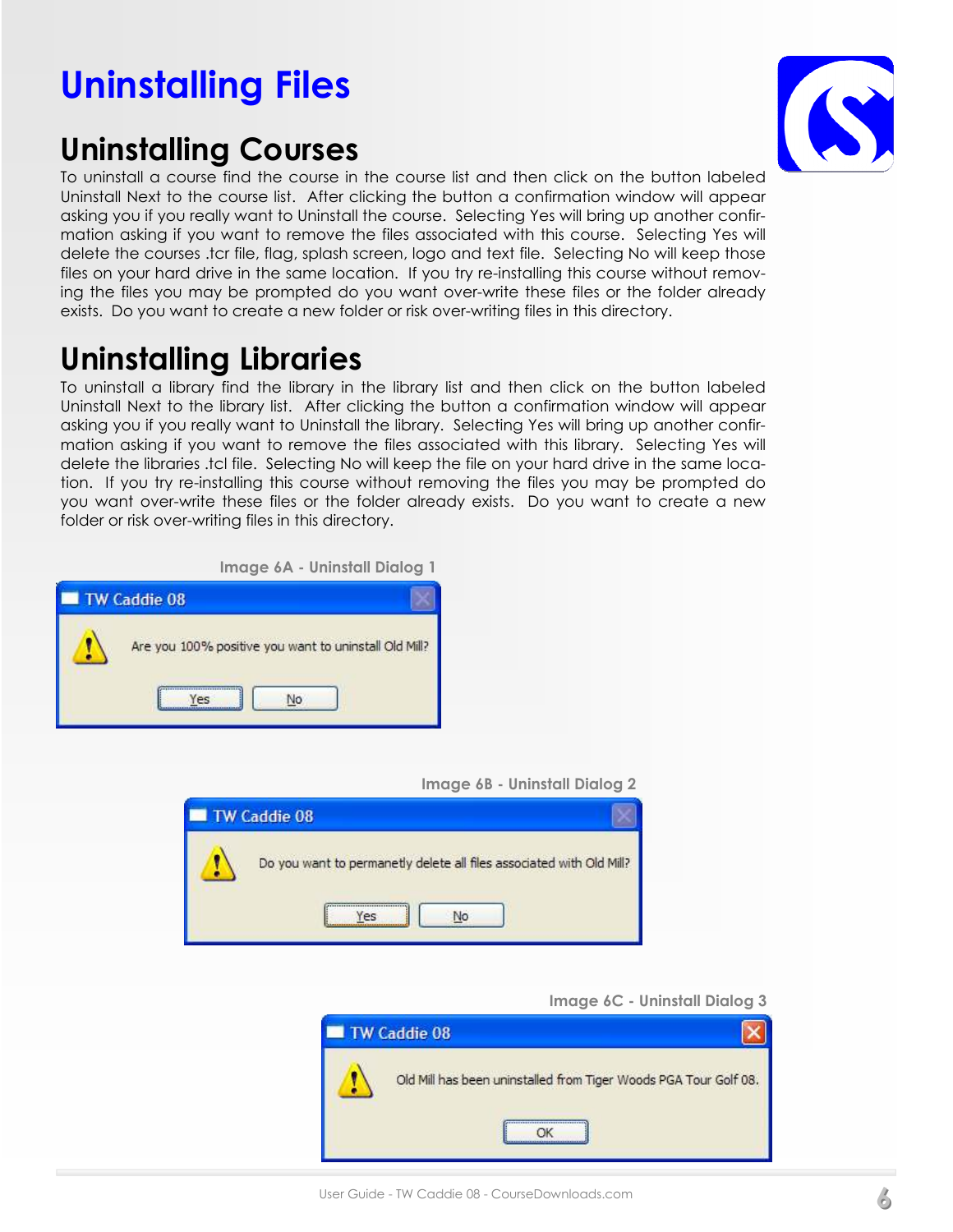## Course Properties

### Introduction



Course properties allow you to edit the location of course files. You can edit the path to the .tcr file, the flag, logo, splash screen and course text. We have done everything we can to prevent you from making a course unplayable, but I still must warn you editing these location with out knowledge to what they do can cause the course to be unplayable. With that being said you can quickly see if there a problem with the course by looking at the name in the top left corner. If that name is RED then there's a problem and you will need to fix it before playing the course.

### Library List

The Library List shows a list of required libraries for this course. It allows you to easily see if a library file is missing or installed correctly. All the libraries listed in the list must show installed in order for this course to load in Tiger Woods PGA Tour 08. A visual indicator to quickly see if the library is installed correctly is the color of the background. If a Library is missing visit Course-Downloads.com and search for the library that is missing. The easiest way to do this is to go to the Course Page and locate the missing library.

| Library Name            | Installed |
|-------------------------|-----------|
| big Forrest Mountain 07 | True      |
| Common Textures 08      | True      |
| Old Mill 2008           | False     |
| The K Club              | True      |
|                         |           |
|                         |           |
|                         |           |
|                         |           |
|                         |           |
|                         |           |

Image 7A - Library List - Missing Library

### File Path

The file path is location of the .tcr file for that course.

### Course Flag

### The file path is location of the flag.dds file.

Note: If the flag and the .tcr file are not in the same folder. The game will first look for the flag in the folder that contains the .tcr file, then load the flag listed in the properties and finally it will load a default flag from the game. So if the flag you specified is not showing you will need to copy that flag to the same directory as your .tcr file or remove the flag inside the directory containing the courses .tcr file. Flags must be named flag.dds in order to work.

### Course Logo

The course logo is the Logo that appears on the scorecard, course menu and upper right corner of the properties menu. Logos may only be named logo.dds in order to work properly.

### Splash Screen

The splash screen is the large image that shows up to the right of the course menu in game. Any \*.dds or \*.tga file may be used, to avoid problems when compiling a course you may not want to name the splash screen logo.dds.

### Course Text

The Course Text file is a .txt file that displays the text under the splash screen in game.

 $\triangle$  - The Course will load if this file is missing or incorrect.

 $\bullet$  - The Course will not load if this file is missing or incorrect.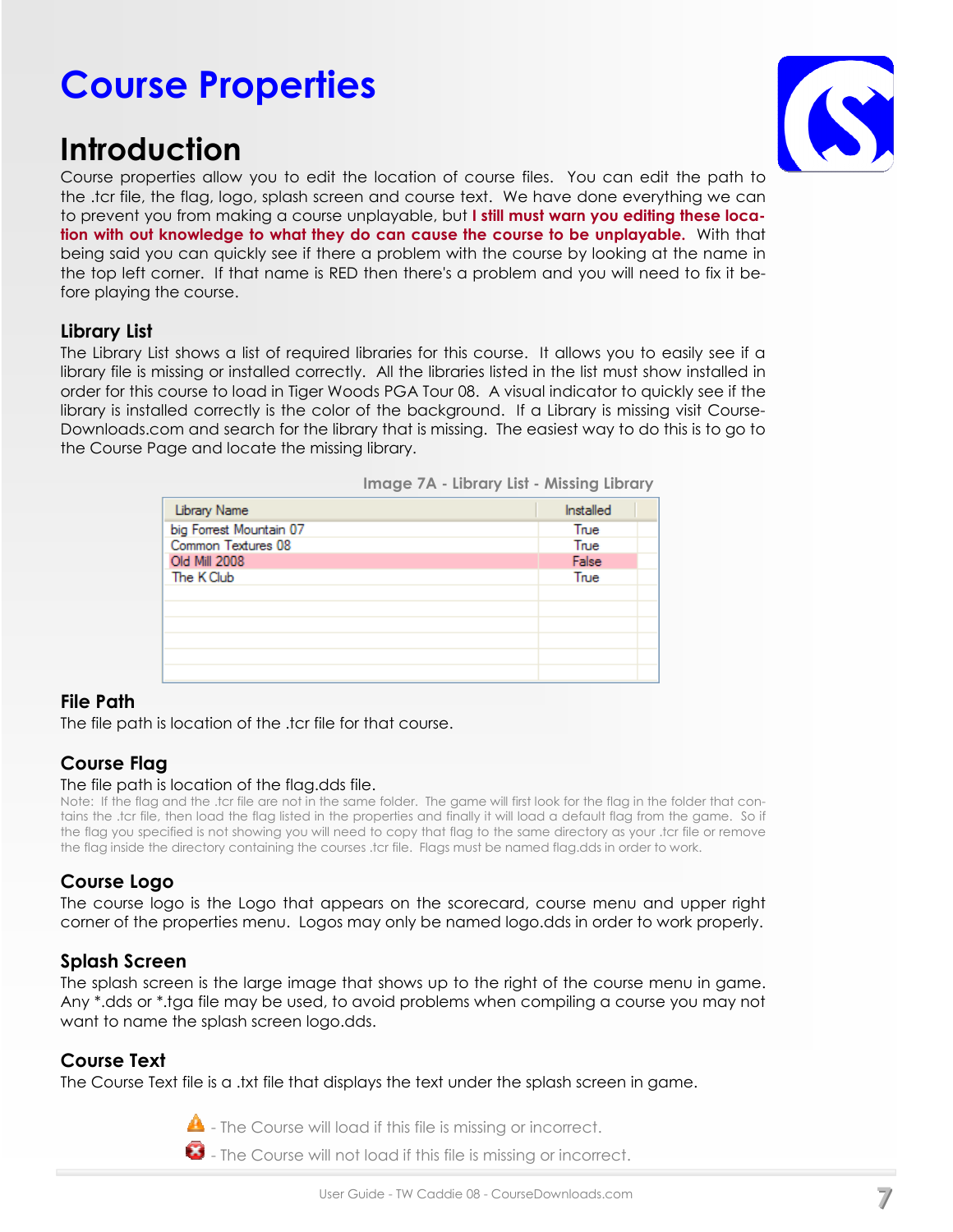## Library Properties

### Introduction

The Library Properties really doesn't do much, its primary function is to show you the courses that the library is used on.

### Course List

The Course List displays a list of all courses that the library is used on, this can be helpful when deciding on which library to use if you liked a particular, structure, tree or texture on another course and would like to use it on your design.

|                        | <b>Old Mill 2008</b>                                                                         | 2.26 MB        |
|------------------------|----------------------------------------------------------------------------------------------|----------------|
|                        | Library is being used by these courses                                                       |                |
| Old Mill               |                                                                                              |                |
| Library File Locations |                                                                                              |                |
| File Path:             | C:\Program Files\EA SPORTS\Tiger Woods PGA TOUR 08\Libraries\Old Mill 2008\Old Mill 2008.tcl | $N_{\rm{max}}$ |

### File Path

The file path is location of the .tcl file for that Library.



Image 8A - Library Properties

 $\bullet$  - None of the courses used by this library will work until the path is fixed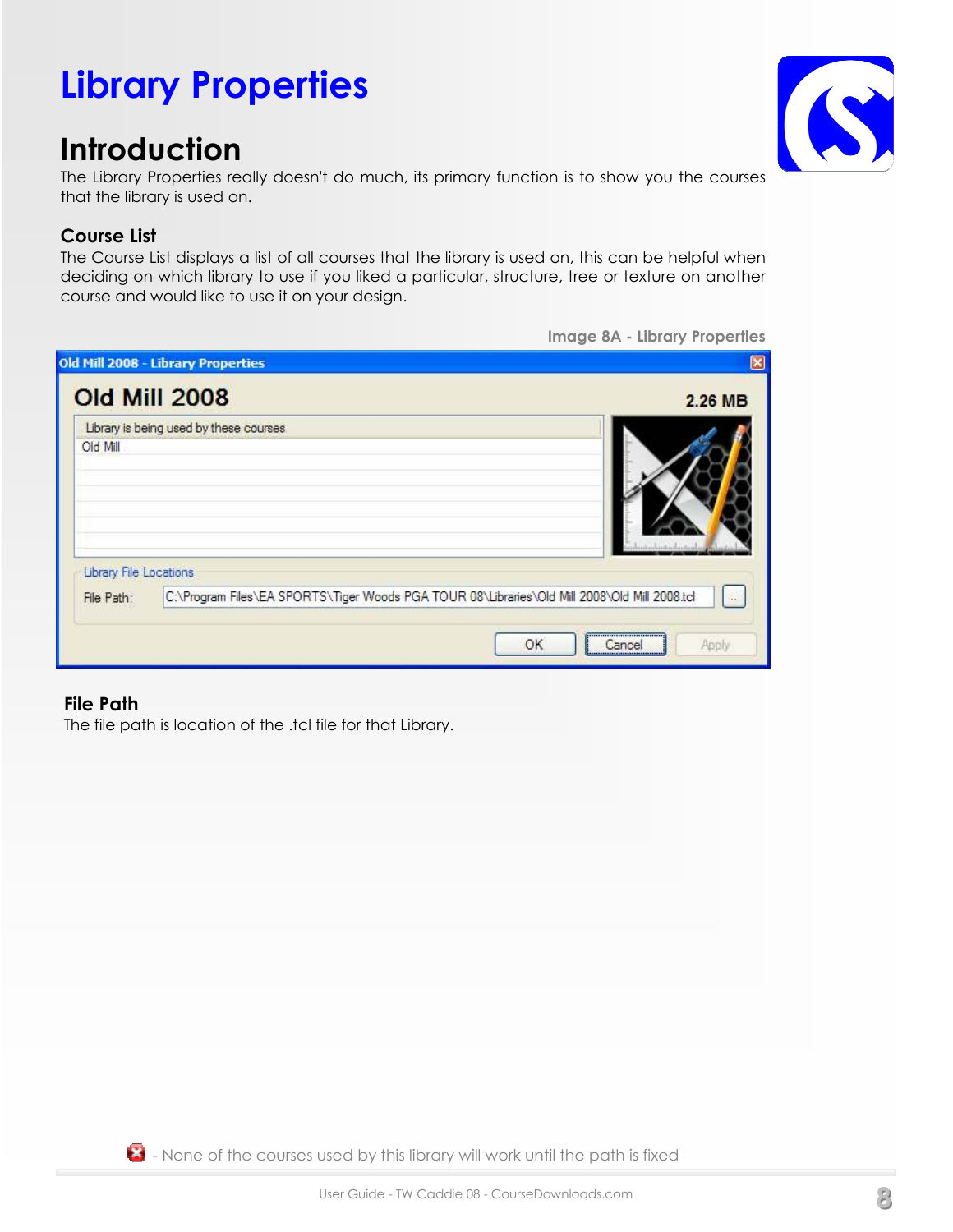#### User Guide - TW Caddie 08 - CourseDownloads.com

### Compressing a Course

Compressing a course is the first step in preparing your course so that it can easily be share with friends or the members and visitors of CourseDownloads.com. Since all courses need to be compressed in order to be installed with all the files you want them to have like Flag, Logo , Splash Screen, Text, INI File and Course Life System (CLS). I am not going to cover what a INI File is or a CLS File if interested please visit one the Tiger Woods Golf Forums and SEARCH for assistance on these features.

First you need to select the Course from the course list and then click on the button labeled Compress Course to the right.

| $\bullet$                                | Compress Old Mill - Powered by CourseDownloads.com                               |        |
|------------------------------------------|----------------------------------------------------------------------------------|--------|
|                                          | Cours <b>eDownloads<sup>,com</sup><br/>898 - 2008 Course Compiler</b>            |        |
| <b>Old Mill</b>                          |                                                                                  |        |
| Compressed Course File Path<br>TCX Path: | C:\Program Files\EA SPORTS\Tiger Woods PGA TOUR 08\Courses\Old Mill              |        |
| <b>Required Files</b>                    |                                                                                  |        |
| File Path:                               | C:\Program Files\EA SPORTS\Tiger Woods PGA TOUR 08\Courses\Old Mill\Old Mill.tcr |        |
| Course Logo:                             | C:\Program Files\EA SPORTS\Tiger Woods PGA TOUR 08\Courses\Old Mill\logo.dds     |        |
| Splash Screen:                           | C:\Program Files\EA SPORTS\Tiger Woods PGA TOUR 08\Courses\Old Mill\splash.dds   |        |
| Course Text:                             | C:\Program Files\EA SPORTS\Tiger Woods PGA TOUR 08\Courses\Old Mill\course.txt   | $\sim$ |
| Optional Flies                           |                                                                                  |        |
| Course Flag:                             | C:\Program Files\EA SPORTS\Tiger Woods PGA TOUR 08\Courses\Old Mill\flag.dds     |        |
| Course INI:                              |                                                                                  |        |
| Course CLS:                              | C:\Program Files\EA SPORTS\Tiger Woods PGA TOUR 08\Courses\Old Mill\cls\cls.tbf  |        |
|                                          | Start                                                                            | Cancel |

**TCX Path:** The directory you want to save your TCX file to. Course Logo: See Course Properties Course Logo - Page 7 Splash Screen: See Course Properties Splash Screen - Page 7 Course Text: See Course Properties Course Text - Page 7 Course Flag: See Course Properties Course Flag - Page 7 Course .INI: Select the Course .INI file - NOT THE CLS.INI FILE Course CLS: Select the Courses cls.tbf file - NOT THE CLS.INI FILE

The Start button will be disabled until all required files are correct and if given Optional files are correct. Once the Start Button is Enabled, click the start button to Compress your course. When the operation is finished with no errors the directory you created your TCX file in will be displayed and the Compress Course Form will be closed.

 $\bullet$  - There's a problem with the path to that file. And needs to be fixed.



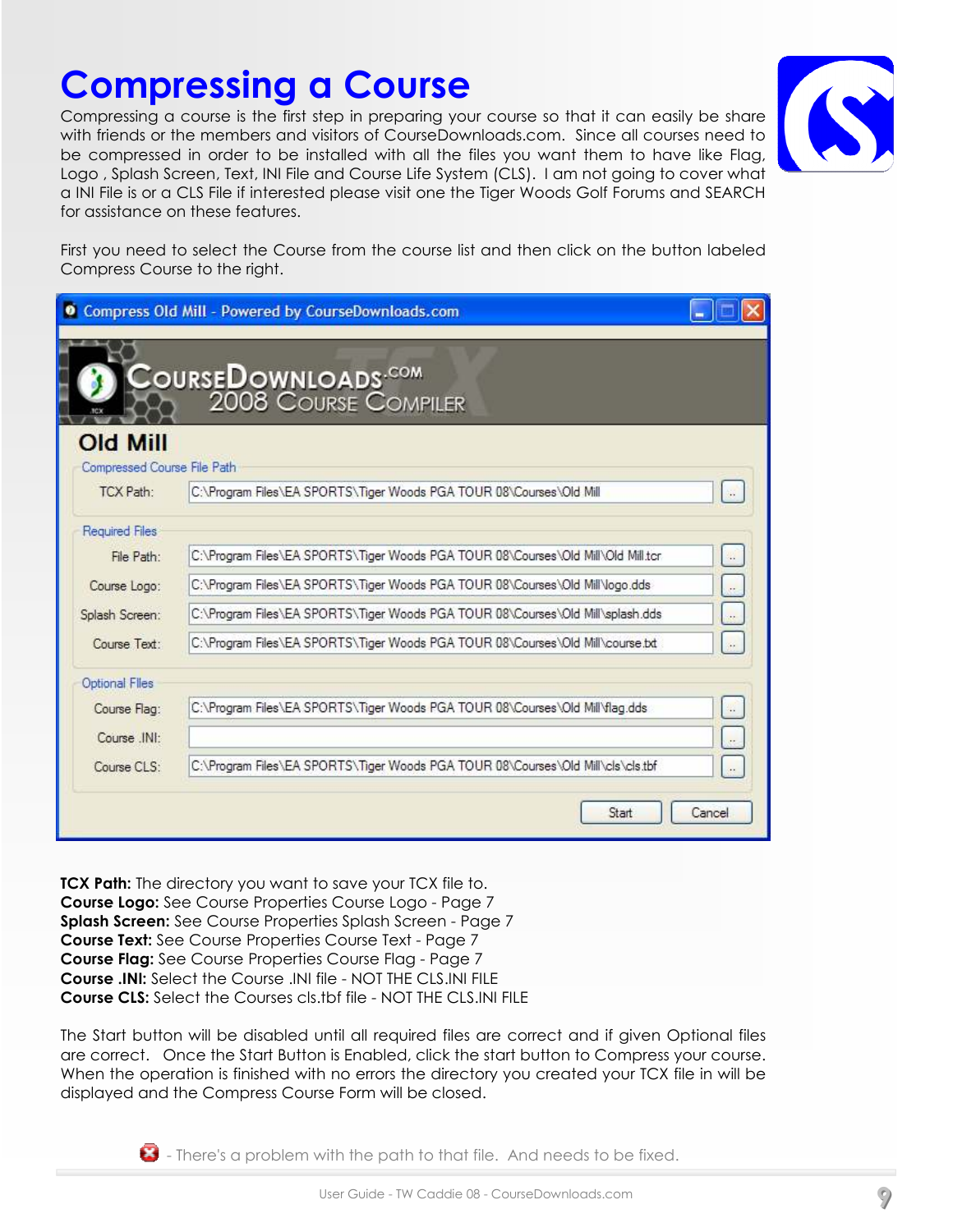## Technical Support

There is no dedicated support for this program. If you need help using the program please Visit the forum at CourseDownloads.com and post any comments, questions or requests you have. http://www.coursedownloads.com/forum



## **Credits**

Programming Kevin England - TruBluMich

### Special Thanks to the Testers

Andymarkbarr Bruce McIsaac **CarnoustieTW** Foreleft! GunPower61 IH\_Jimbo **Jbcalg** Jeff Jarvis Jlloyd Kelly Kevin Wilette Maggie Rayfeb09aaa Rich Rob Ronbrug Steve Danut **Tazz** Willie6860

## **Donating**

If you enjoy this program and would like to assist in the funding or server costs for Course-Downloads.com you can do so by Visiting CourseDownloads.com and Clicking on the please donate at the top of the screen or You can send all donation via PayPal by sending them to donations@tigerwoodsdownloads.com